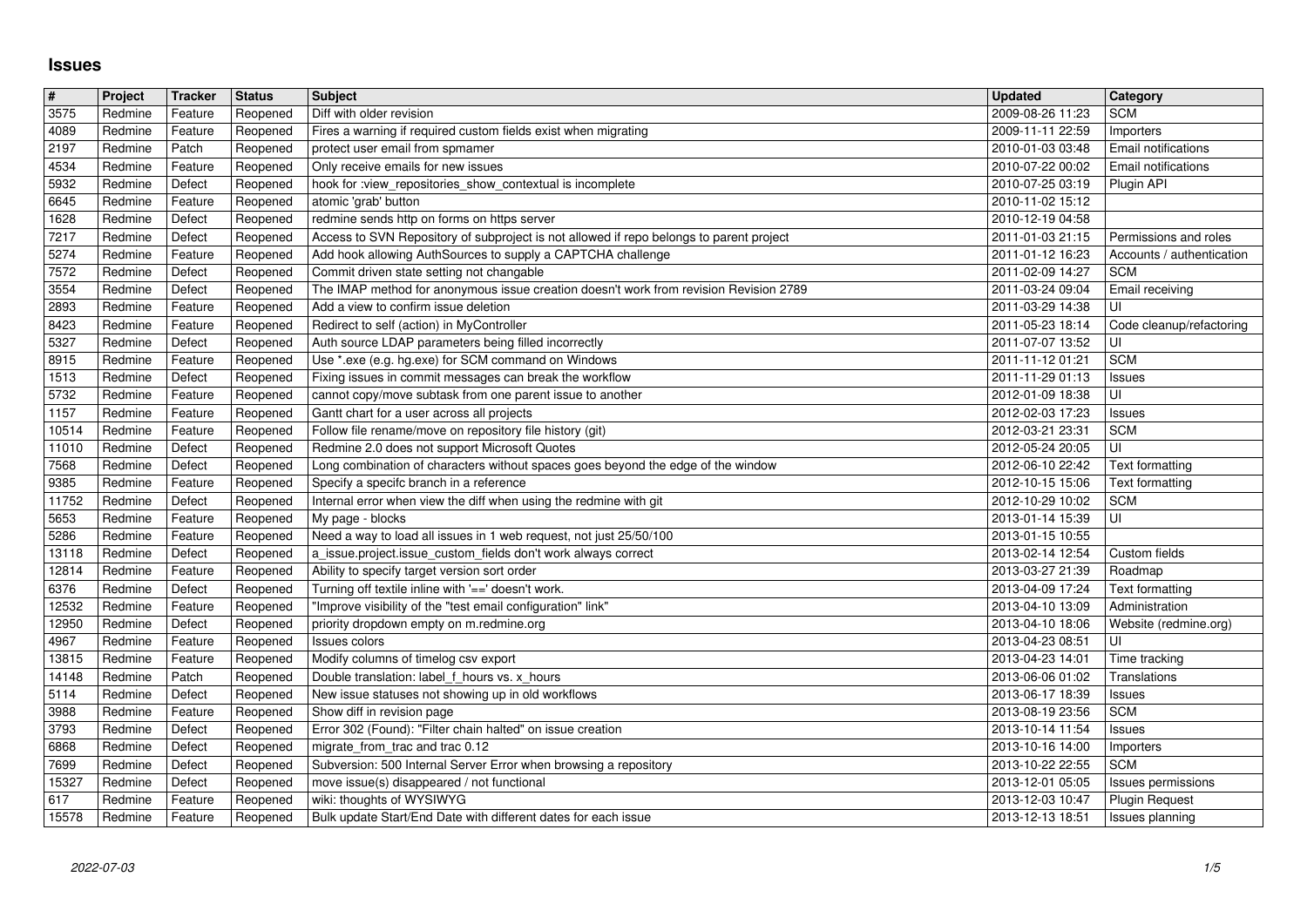| $\boxed{\texttt{#}}$    | Project            | Tracker            | <b>Status</b>        | <b>Subject</b>                                                                                                                           | <b>Updated</b>                       | <b>Category</b>                         |
|-------------------------|--------------------|--------------------|----------------------|------------------------------------------------------------------------------------------------------------------------------------------|--------------------------------------|-----------------------------------------|
| 15760                   | Redmine            | Feature            | Reopened             | JS response support for #render_error                                                                                                    | 2014-02-23 09:17                     | Code cleanup/refactoring                |
| 7748<br>15041           | Redmine<br>Redmine | Feature<br>Defect  | Reopened<br>Reopened | Options to copy subprojects, tasks with a project<br>Issues list bad ordering by Subject                                                 | 2014-03-06 11:05<br>2014-05-23 14:47 | Administration<br>Issues                |
| 6378                    | Redmine            | Defect             | Reopened             | Subtask - Start is invalid                                                                                                               | 2014-06-14 05:53                     | Issues                                  |
| 1689                    | Redmine            | Feature            | Reopened             | <b>Tab Width</b>                                                                                                                         | 2015-02-17 06:57                     | <b>SCM</b>                              |
| 19229                   | Redmine            | Defect             | Reopened             | redmine.org plugin page only shows latest version compatibility                                                                          | 2015-03-07 20:00                     | Website (redmine.org)                   |
| 17469<br>4951           | Redmine<br>Redmine | Feature<br>Feature | Reopened<br>Reopened | Add percentage done of project's version to Version#index API response<br>"Accept Ticket" Link When Viewing Issue                        | 2015-03-26 07:23<br>2015-05-24 15:01 | <b>REST API</b><br>Issues               |
| 550                     | Redmine            | Feature            | Reopened             | Function to export whole wiki                                                                                                            | 2015-06-03 01:18                     | Wiki                                    |
| 688                     | Redmine            | Feature            | Reopened             | Allow the same email for two accounts                                                                                                    | 2016-04-29 17:19                     | Accounts / authentication               |
| 23579<br>2487           | Redmine<br>Redmine | Feature<br>Feature | Reopened<br>Reopened | Screenshot Button<br>Software Reliability Growth Curve                                                                                   | 2016-08-15 08:32<br>2016-09-13 17:11 | <b>Plugin Request</b>                   |
| 23131                   | Redmine            | Feature            | Reopened             | Plugin load order defined by inter-plugin dependencies                                                                                   | 2016-10-20 10:26                     |                                         |
| 8951                    | Redmine            | Defect             | Reopened             | 404 w/ POST /issues.json (Filter chain halted as [:find_project] rendered_or_redirect)                                                   | 2017-01-07 08:27                     | <b>REST API</b>                         |
| 25561                   | Redmine            | Feature            | Reopened             | Issues are not tasks: please split them                                                                                                  | 2017-04-10 13:16                     |                                         |
| 23318<br>24007          | Redmine<br>Redmine | Defect<br>Patch    | Reopened<br>Reopened | #lock_nested_set very slow on mysql with thousands of subtasks<br>Change plugins directory through the configuration.yml file            | 2017-05-18 08:33<br>2017-06-17 12:41 | Performance<br>Plugin API               |
| 26139                   | Redmine            | Patch              | Reopened             | Follow Gemfile's plugin loader as #24007                                                                                                 | 2017-06-18 13:57                     | Plugin API                              |
| 21697                   | Redmine            | Feature            | Reopened             | Set secure flag of the session cookie depending on original request                                                                      | 2017-11-30 16:55                     | Security                                |
| 12907<br>28829          | Redmine<br>Redmine | Feature<br>Feature | Reopened<br>Reopened | Add a button "Assign to me" on issue view.<br>Add right-click context menu to the contextual area of an issue                            | 2018-08-04 09:09<br>2018-09-15 11:47 | Issues<br>ΙUΙ                           |
| 12521                   | Redmine            | Feature            | Reopened             | Tracker can not be deleted - because issues of archived projects cannot be found without unarchiving the projects                        | 2019-01-18 08:25                     | Administration                          |
| 14961                   | Redmine            | Feature            | Reopened             | Reconsider moving from svn to git & GitHub                                                                                               | 2019-01-30 21:22                     | Website (redmine.org)                   |
| 11316<br>22085          | Redmine<br>Redmine | Feature<br>Defect  | Reopened             | Automatic update of related issues<br>error 500 when trying to reply to a forum topic on redmine.org                                     | 2019-04-29 16:30<br>2019-05-23 09:51 | Issues                                  |
| 30851                   | Redmine            | Defect             | Reopened<br>Reopened | Redmine 4.0.1 Internnal error 500 on accessing the settings page                                                                         | 2019-06-25 23:52                     | Website (redmine.org)<br>Administration |
| 31752                   | Redmine            | Patch              | Reopened             | Show assigned people when displaying tickets which are related to a specific versions                                                    | 2019-08-04 16:33                     | Issues                                  |
| 30929                   | Redmine            | Defect             | Reopened             | No longer all receivers are shown in "to" field after upgrade from 3.4.7 to 4.0.0                                                        | 2019-09-18 12:28                     | Email notifications                     |
| 32739<br>8708           | Redmine<br>Redmine | Defect<br>Feature  | Reopened<br>Reopened | Truncated images are still attached to the ticket when created by incoming e-mail<br>Provide a "download multiple files at once" feature | 2020-01-06 10:03<br>2020-03-15 14:58 | Email receiving<br>Attachments          |
| 449                     | Redmine            | Feature            | Reopened             | Keyboard shortcuts                                                                                                                       | 2020-09-04 21:26                     | UI                                      |
| 7867                    | Redmine            | Feature            | Reopened             | Author group filtering                                                                                                                   | 2020-10-25 08:12                     | <b>Issues filter</b>                    |
| 6969                    | Redmine            | Defect             | Reopened             | Less-than sign in issue description and comments are not escaped                                                                         | 2020-10-28 02:21                     | Text formatting                         |
| 10535<br>33071          | Redmine<br>Redmine | Defect<br>Feature  | Reopened<br>Reopened | Atom feeds for the Project Activity contain incorrect hostname<br>Prevent accidental deletion of contents with sudo mode                 | 2020-12-22 12:52<br>2021-01-06 04:39 | Feeds<br>UI                             |
| 13244                   | Redmine            | Feature            | Reopened             | Restrict log time for old days                                                                                                           | 2021-02-28 20:40                     | Time tracking                           |
| 34810                   | Redmine            | Defect             | Reopened             | SQL Error with UTF8 character greater or equals                                                                                          | 2021-04-20 08:08                     | Wiki                                    |
| 29416<br>$ 1040\rangle$ | Redmine<br>Redmine | Defect<br>Feature  | Reopened<br>Reopened | Do not show Git revisions<br>Global wiki                                                                                                 | 2021-04-21 23:02<br>2021-05-04 11:28 | SCM<br> U                               |
| 35138                   | Redmine            | Feature            | Reopened             | Allow Version custom fields to be searchable                                                                                             | 2021-05-13 10:45                     | Search engine                           |
| $\sqrt{2414}$           | Redmine            | Defect             | Reopened             | 'Add News Button' in 'Add news'                                                                                                          | 2021-05-25 11:39                     | News                                    |
| 473<br>6154             | Redmine<br>Redmine | Feature<br>Feature | Reopened<br>Reopened | Custom reports<br>Save issue as draft                                                                                                    | 2021-05-30 17:17<br>2021-06-29 16:55 | Issues<br><b>Issues</b>                 |
|                         |                    |                    |                      |                                                                                                                                          |                                      |                                         |
|                         |                    |                    |                      |                                                                                                                                          |                                      |                                         |
|                         |                    |                    |                      |                                                                                                                                          |                                      |                                         |
|                         |                    |                    |                      |                                                                                                                                          |                                      |                                         |
|                         |                    |                    |                      |                                                                                                                                          |                                      |                                         |
|                         |                    |                    |                      |                                                                                                                                          |                                      |                                         |
|                         |                    |                    |                      |                                                                                                                                          |                                      |                                         |
|                         |                    |                    |                      |                                                                                                                                          |                                      |                                         |
|                         |                    |                    |                      |                                                                                                                                          |                                      |                                         |
|                         |                    |                    |                      |                                                                                                                                          |                                      |                                         |
|                         |                    |                    |                      |                                                                                                                                          |                                      |                                         |
|                         |                    |                    |                      |                                                                                                                                          |                                      |                                         |
|                         |                    |                    |                      |                                                                                                                                          |                                      |                                         |
|                         |                    |                    |                      |                                                                                                                                          |                                      |                                         |
|                         |                    |                    |                      |                                                                                                                                          |                                      |                                         |
|                         |                    |                    |                      |                                                                                                                                          |                                      |                                         |
|                         |                    |                    |                      |                                                                                                                                          |                                      |                                         |
|                         |                    |                    |                      |                                                                                                                                          |                                      |                                         |
|                         |                    |                    |                      |                                                                                                                                          |                                      |                                         |
|                         |                    |                    |                      |                                                                                                                                          |                                      |                                         |
|                         |                    |                    |                      |                                                                                                                                          |                                      |                                         |
|                         |                    |                    |                      |                                                                                                                                          |                                      |                                         |
|                         |                    |                    |                      |                                                                                                                                          |                                      |                                         |
|                         |                    |                    |                      |                                                                                                                                          |                                      |                                         |
|                         |                    |                    |                      |                                                                                                                                          |                                      |                                         |
|                         |                    |                    |                      |                                                                                                                                          |                                      |                                         |
|                         |                    |                    |                      |                                                                                                                                          |                                      |                                         |
|                         |                    |                    |                      |                                                                                                                                          |                                      |                                         |
|                         |                    |                    |                      |                                                                                                                                          |                                      |                                         |
|                         |                    |                    |                      |                                                                                                                                          |                                      |                                         |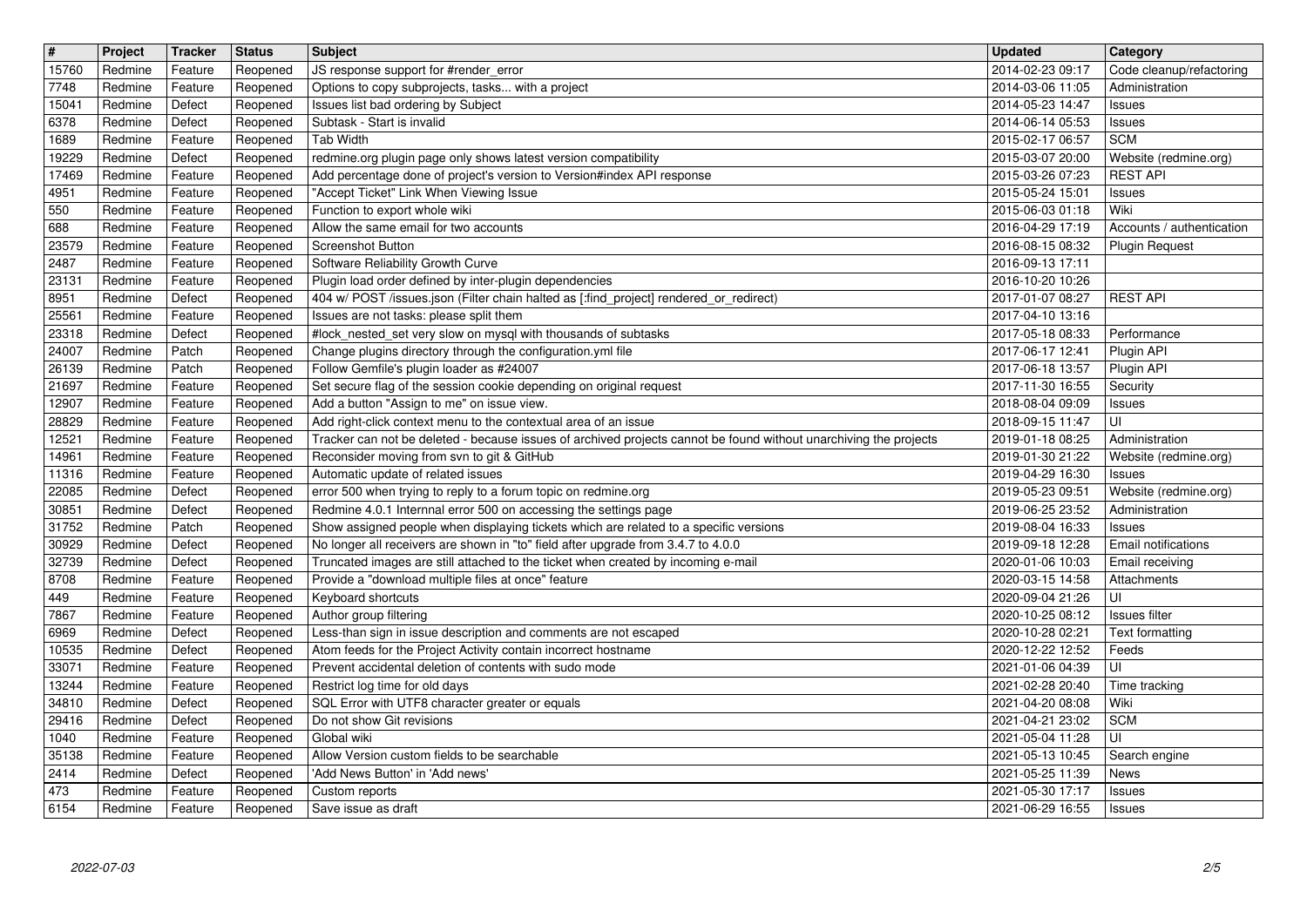| $\vert$ #<br>9693 | Project<br>Redmine | Tracker<br>Feature | <b>Status</b><br>Reopened | Subject<br>support external url images in PDF                                                                                                                                        | <b>Updated</b><br>2021-09-03 06:34   | Category<br>PDF export                   |
|-------------------|--------------------|--------------------|---------------------------|--------------------------------------------------------------------------------------------------------------------------------------------------------------------------------------|--------------------------------------|------------------------------------------|
| 6609              | Redmine            | Defect             | Reopened                  | % Done for Parent Tasks [2]                                                                                                                                                          | 2021-11-18 00:49                     | <b>Issues</b>                            |
| 35424<br>29470    | Redmine<br>Redmine | Defect<br>Feature  | Reopened<br>Reopened      | https://www.redmine.org/boards/2/topics/65661<br>Possibility to mark tracker as "Subtask only"                                                                                       | 2022-02-21 12:04<br>2022-03-19 09:00 | Gantt<br><b>Issues</b>                   |
| 339<br>2770       | Redmine<br>Redmine | Feature<br>Feature | Reopened<br>Reopened      | perforce SCM support<br>Display of inline attached images in email notification                                                                                                      | 2022-05-13 19:52<br>2022-05-21 17:53 | <b>SCM</b><br>Attachments                |
| 14038             | Redmine            | Defect             | Reopened                  | Ordered/unordered lists inside table cell are mangled                                                                                                                                | 2022-06-27 11:34                     | Text formatting                          |
| 35991<br>5072     | Redmine<br>Redmine | Feature<br>Defect  | Reopened<br>Resolved      | Parent ticket history plugin<br>SVN Repository Error when using FastCGI on IIS7                                                                                                      | 2022-06-27 12:11<br>2012-03-26 14:08 | Issues<br><b>SCM</b>                     |
| 11952<br>13191    | Redmine<br>Redmine | Feature<br>Feature | Resolved<br>Resolved      | Multiple entries insert in a custom fields list with the REST API<br>Custom query: When an issue was applied to version x?                                                           | 2012-09-27 21:43<br>2013-02-16 15:22 | <b>REST API</b><br><b>Issues</b>         |
| 13239<br>10503    | Redmine<br>Redmine | Patch<br>Feature   | Resolved<br>Resolved      | migrate_from_mantis script doesn't work for later mantis versions<br>Change or update issue 'assigned to' depening on category                                                       | 2013-02-20 23:07<br>2013-06-06 08:08 | Importers<br><b>Issues</b>               |
| 11760             | Redmine            | Feature            | Resolved                  | First-post moderation                                                                                                                                                                | 2014-02-07 01:12                     | Permissions and roles                    |
| 10532<br>15382    | Redmine<br>Redmine | Defect<br>Feature  | Resolved<br>Resolved      | migrate_from_mantis script fails with missing table name<br>Show parent project in notification mail subject line                                                                    | 2014-04-19 10:17<br>2014-04-25 11:13 | <b>Email notifications</b>               |
| 10504<br>18006    | Redmine<br>Redmine | Defect<br>Feature  | Resolved<br>Resolved      | migrate from mantis script fails on first project when trying to update version dates<br>Project's custom fields should be available in issue lists columns                          | 2014-05-18 05:42<br>2014-10-07 16:15 | Importers<br>Custom fields               |
| 18496<br>18984    | Redmine<br>Redmine | Patch<br>Defect    | Resolved<br>Resolved      | Migrate to Redmine 2.5.3 (or 2.6.0) from Mantis 1.2.17<br>migrate_from_mantis with NoMethodError: strftime                                                                           | 2014-12-28 04:46<br>2015-02-02 16:52 | Importers<br>Importers                   |
| 19002             | Redmine            | Defect             | Resolved                  | Typos in descriptions of buildin macros (seen through {{macro_list}} output)                                                                                                         | 2015-02-18 12:38                     | Website (redmine.org)                    |
| 19564<br>5510     | Redmine<br>Redmine | Feature<br>Patch   | Resolved<br>Resolved      | Hide custom field during pdf export<br>Enable Mutliple Versions Per Issue                                                                                                            | 2015-05-07 06:26<br>2015-06-30 10:38 | Custom fields<br>Roadmap                 |
| 14906<br>18059    | Redmine<br>Redmine | Defect<br>Patch    | Resolved<br>Resolved      | Excessive queries on roles table when show a Issue<br>Activity when issue change assigned to.                                                                                        | 2015-07-24 08:43<br>2015-09-17 15:17 | <b>Issues</b><br><b>Activity view</b>    |
| 13995<br>24051    | Redmine<br>Redmine | Defect<br>Patch    | Resolved<br>Resolved      | Custom Field (User) - Changes were not correct journalized<br>As a non-admin user using API, I want to be able to filter users by their username without getting forbidden exception | 2016-10-14 09:01<br>2016-11-02 17:51 | Custom fields<br><b>REST API</b>         |
| 20595             | Redmine            | Feature            | Resolved                  | Hierarchical Numbering on headers                                                                                                                                                    | 2017-05-27 05:46                     | Text formatting                          |
| 20943<br>27603    | Redmine<br>Redmine | Defect<br>Feature  | Resolved<br>Resolved      | migrate_from_trac.rake dont work<br>Support for LDAP jpegPhoto or thumbnailPhoto                                                                                                     | 2017-08-01 13:32<br>2017-11-22 12:09 | Importers<br>LDAP                        |
| 10975<br>9697     | Redmine<br>Redmine | Feature<br>Patch   | Resolved<br>Resolved      | An 'Involved In' filter<br>Projects list with progress                                                                                                                               | 2018-06-06 10:54<br>2019-02-15 19:44 | <b>Issues</b><br>UI                      |
| 29654             | Redmine            | Feature            | Resolved                  | Adding a text box in the settings page to take recursive data                                                                                                                        | 2019-03-13 10:51                     | Project settings                         |
| 31404<br>31968    | Redmine<br>Redmine | Feature<br>Defect  | Resolved<br>Resolved      | Time visualization plugin<br>MIME Content Type is not properly handled while attaching the files                                                                                     | 2019-05-20 11:39<br>2019-08-28 14:41 | <b>Plugin Request</b><br>Attachments     |
| 31107<br>10023    | Redmine<br>Redmine | Feature<br>Defect  | Resolved<br>Resolved      | How to disable email subject processing<br>Filename of attachments                                                                                                                   | 2019-09-18 15:05<br>2019-09-26 17:54 | Email receiving<br>Attachments           |
| 9966<br>26122     | Redmine<br>Redmine | Defect<br>Patch    | Resolved<br>Resolved      | Private issue permissions<br>Implementation of visible conditions with inner join instead of subselect                                                                               | 2019-09-26 17:54<br>2019-09-27 18:22 | <b>Issues permissions</b><br>Performance |
| 31224             | Redmine            | Patch              | Resolved                  | My page, add Time Entry queries                                                                                                                                                      | 2019-11-15 00:50                     | My page                                  |
| 32983<br>33088    | Redmine<br>Redmine | Defect<br>Defect   | Resolved<br>Resolved      | Filter for "Blocked by" "no open issues" not working<br>Should User.notify_about?(issue) consider the issue being wathced by the user?                                               | 2020-02-13 09:30<br>2020-03-09 03:04 | Issues filter<br>Email notifications     |
| 3876              | Redmine            | Feature            | Resolved                  | Idap authentification without binding?                                                                                                                                               | 2020-03-31 09:28                     | Accounts / authentication                |
|                   |                    |                    |                           |                                                                                                                                                                                      |                                      |                                          |
|                   |                    |                    |                           |                                                                                                                                                                                      |                                      |                                          |
|                   |                    |                    |                           |                                                                                                                                                                                      |                                      |                                          |
|                   |                    |                    |                           |                                                                                                                                                                                      |                                      |                                          |
|                   |                    |                    |                           |                                                                                                                                                                                      |                                      |                                          |
|                   |                    |                    |                           |                                                                                                                                                                                      |                                      |                                          |
|                   |                    |                    |                           |                                                                                                                                                                                      |                                      |                                          |
|                   |                    |                    |                           |                                                                                                                                                                                      |                                      |                                          |
|                   |                    |                    |                           |                                                                                                                                                                                      |                                      |                                          |
|                   |                    |                    |                           |                                                                                                                                                                                      |                                      |                                          |
|                   |                    |                    |                           |                                                                                                                                                                                      |                                      |                                          |
|                   |                    |                    |                           |                                                                                                                                                                                      |                                      |                                          |
|                   |                    |                    |                           |                                                                                                                                                                                      |                                      |                                          |
|                   |                    |                    |                           |                                                                                                                                                                                      |                                      |                                          |
|                   |                    |                    |                           |                                                                                                                                                                                      |                                      |                                          |
|                   |                    |                    |                           |                                                                                                                                                                                      |                                      |                                          |
|                   |                    |                    |                           |                                                                                                                                                                                      |                                      |                                          |
|                   |                    |                    |                           |                                                                                                                                                                                      |                                      |                                          |
|                   |                    |                    |                           |                                                                                                                                                                                      |                                      |                                          |
|                   |                    |                    |                           |                                                                                                                                                                                      |                                      |                                          |
|                   |                    |                    |                           |                                                                                                                                                                                      |                                      |                                          |
|                   |                    |                    |                           |                                                                                                                                                                                      |                                      |                                          |
|                   |                    |                    |                           |                                                                                                                                                                                      |                                      |                                          |
|                   |                    |                    |                           |                                                                                                                                                                                      |                                      |                                          |
|                   |                    |                    |                           |                                                                                                                                                                                      |                                      |                                          |
|                   |                    |                    |                           |                                                                                                                                                                                      |                                      |                                          |
|                   |                    |                    |                           |                                                                                                                                                                                      |                                      |                                          |
|                   |                    |                    |                           |                                                                                                                                                                                      |                                      |                                          |
|                   |                    |                    |                           |                                                                                                                                                                                      |                                      |                                          |
|                   |                    |                    |                           |                                                                                                                                                                                      |                                      |                                          |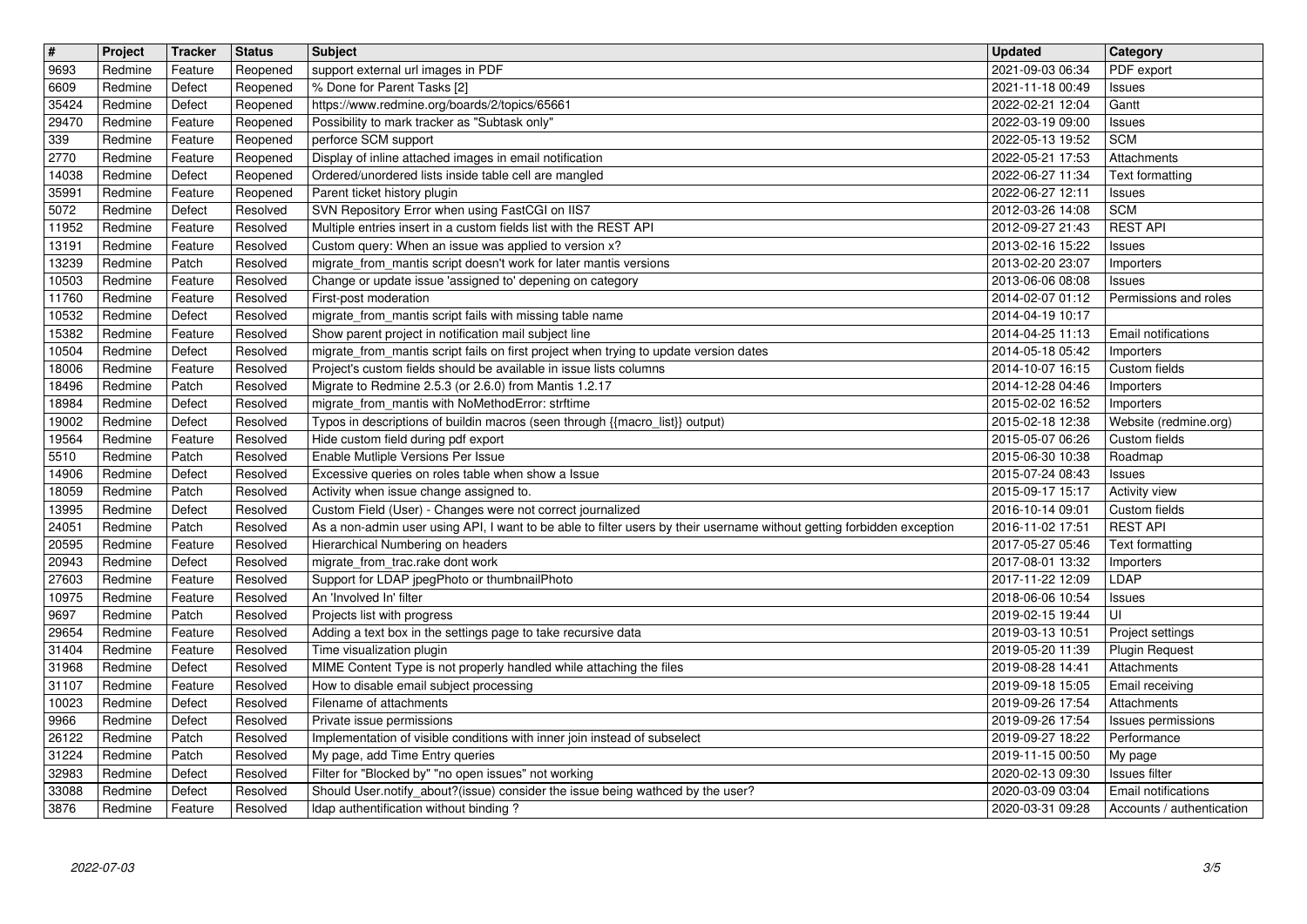| $\boxed{\texttt{#}}$ | Project            | Tracker            | <b>Status</b>          | <b>Subject</b>                                                                                                                                                                            | <b>Updated</b>                       | <b>Category</b>                                   |
|----------------------|--------------------|--------------------|------------------------|-------------------------------------------------------------------------------------------------------------------------------------------------------------------------------------------|--------------------------------------|---------------------------------------------------|
| 33210                | Redmine            | Feature            | Resolved               | Add "Filters" category to redmine.org                                                                                                                                                     | 2020-04-21 11:42                     | Website (redmine.org)                             |
| 33375<br>33291       | Redmine<br>Redmine | Feature<br>Defect  | Resolved<br>Resolved   | Send Email Notification for TimeEntry<br>Gantt conversion to png failed with error w.r.t. font 'helvetica'                                                                                | 2020-04-30 17:53<br>2020-05-14 10:51 | Time tracking<br>Gantt                            |
| 33139                | Redmine            | Defect             | Resolved               | Redmine.pm not working with socks                                                                                                                                                         | 2020-05-19 13:40                     | SCM extra                                         |
| 33138                | Redmine            | Defect             | Resolved               | Apache crashes with Redmine.pm and RedmineCacheCredsMax active                                                                                                                            | 2020-05-19 13:42                     | SCM extra                                         |
| 33722                | Redmine            | Patch              | Resolved               | migrate_from_trac dose not work                                                                                                                                                           | 2020-07-30 14:29                     | Importers                                         |
| 33325<br>32090       | Redmine<br>Redmine | Feature<br>Feature | Resolved<br>Resolved   | Export spent time report as PDF<br>REST API: users: add support for status=*                                                                                                              | 2021-01-09 02:34<br>2021-02-20 17:44 | Time tracking<br><b>REST API</b>                  |
| 33097                | Redmine            | Feature            | Resolved               | Feedback about email delivery                                                                                                                                                             | 2021-04-14 15:58                     | Email notifications                               |
| 35225                | Redmine            | Defect             | Resolved               | Edit issue shows date in MM/DD/YYYY while the rest of the application shows YYYY/MM/DD                                                                                                    | 2021-05-12 12:50                     | Issues                                            |
| 35355                | Redmine            | Defect             | Resolved               | Unable to create or edit users with Cyrillic logins<br>send notifications to user selected from costum field (user type)                                                                  | 2021-06-06 21:42<br>2021-09-10 08:39 | Accounts / authentication                         |
| 35431<br>35558       | Redmine<br>Redmine | Defect<br>Feature  | Resolved<br>Resolved   | Add button "Send notification again"                                                                                                                                                      | 2021-11-11 18:23                     | Email notifications<br><b>Email notifications</b> |
| 34831                | Redmine            | Defect             | Resolved               | Unnecessary encoded CR characters in mails                                                                                                                                                | 2021-12-01 14:44                     | Email notifications                               |
| 36245                | Redmine            | Defect             | Resolved               | ActiveSupport::Reloader.to_prepare not working in trunk 21287                                                                                                                             | 2022-01-06 16:54                     | Plugin API                                        |
| 36387<br>12355       | Redmine<br>Redmine | Patch<br>Feature   | Resolved<br>Confirmed  | Updating Hungarian translation<br>Being able to close blocking and blocked issues in one bulk update operation                                                                            | 2022-01-19 13:19<br>2012-11-25 18:56 | Translations<br>Issues                            |
| 1175                 | Redmine            | Defect             | Confirmed              | Empty diff page for binary files                                                                                                                                                          | 2013-01-04 10:10                     | <b>SCM</b>                                        |
| 5871                 | Redmine            | Defect             | Confirmed              | Hard coded English strings in Wiki                                                                                                                                                        | 2013-01-15 09:17                     | UI                                                |
| 5998                 | Redmine            | Defect             | Confirmed              | New line not taking effect on a certain piece of text                                                                                                                                     | 2013-01-15 10:18                     | Text formatting                                   |
| 5908<br>5211         | Redmine<br>Redmine | Defect<br>Defect   | Confirmed<br>Confirmed | Odd rendering of right click menu in Firefox<br>Gantt to PDF not working with subtasking                                                                                                  | 2013-01-15 10:28<br>2013-01-15 11:40 | UI<br>Gantt                                       |
| 5976                 | Redmine            | Defect             | Confirmed              | Uniqueness of User model fields is not checked sufficiently                                                                                                                               | 2013-01-16 19:39                     | Accounts / authentication                         |
| 12680                | Redmine            | Defect             | Confirmed              | Estimated Time value is corrupted                                                                                                                                                         | 2013-01-27 22:12                     | Issues planning                                   |
| 11881                | Redmine<br>Redmine | Defect<br>Defect   | Confirmed<br>Confirmed | FCGI mode does not support sub-URI<br>Demo instance                                                                                                                                       | 2013-03-07 07:55<br>2013-03-11 10:26 | Project settings<br>Website (redmine.org)         |
| 13424<br>13893       | Redmine            | Defect             | Confirmed              | Unable to load default configuration data on m.redmine.org                                                                                                                                | 2013-05-04 04:09                     | Website (redmine.org)                             |
| 4073                 | Redmine            | Defect             | Confirmed              | Editing/deleting cross-projects custom query mistakenly redirects to "All issues" page                                                                                                    | 2013-05-11 04:02                     | UI                                                |
| 13587                | Redmine            | Defect             | Confirmed              | unpredictable tab position after ajax call loading workflow                                                                                                                               | 2013-08-09 01:47                     | Issues                                            |
| 13762<br>5475        | Redmine<br>Redmine | Defect<br>Defect   | Confirmed<br>Confirmed | SCM auto status change bypassses roles and permissions<br>Non conformances with W3C xhtml transitional standards                                                                          | 2013-10-14 00:33<br>2013-11-14 09:44 | <b>SCM</b>                                        |
| 11839                | Redmine            | Defect             | Confirmed              | Text overlay when exporting issues to pdf files                                                                                                                                           | 2014-02-05 12:27                     | Code cleanup/refactoring<br>PDF export            |
| 12750                | Redmine            | Defect             | Confirmed              | Start date set to '2013-01-05 00:00:00' instead of '2013-01-05' when editing an issue                                                                                                     | 2014-07-31 19:43                     | Issues planning                                   |
| 18095                | Redmine            | Defect             | Confirmed              | Unable to submit time entries via REST API for activities that have become project-specific                                                                                               | 2014-11-14 11:43                     | <b>REST API</b>                                   |
| 12146<br>13547       | Redmine<br>Redmine | Defect<br>Defect   | Confirmed<br>Confirmed | Required (list-, user- or version) custom field "fixed version" with Multiple values allows nil value during status transition<br>Start calendars on not work                             | 2016-04-04 18:14<br>2016-06-13 17:19 | Custom fields<br>Time tracking                    |
| 4953                 | Redmine            | Defect             | Confirmed              | "In the past N days" filter displays N+1 days                                                                                                                                             | 2016-12-23 10:26                     | UI                                                |
| 24723                | Redmine            | Defect             | Confirmed              | [regression?] r10132's changes were reverted with r15569                                                                                                                                  | 2017-01-10 15:41                     | Third-party libraries                             |
| 22394                | Redmine            | Defect             | Confirmed              | Gantt start of week                                                                                                                                                                       | 2017-01-11 16:04                     | Gantt                                             |
| 12287<br>13172       | Redmine<br>Redmine | Defect<br>Defect   | Confirmed<br>Confirmed | Time entries of private issues are visible by users without permission to see them<br>Changing assignee then tracker or status reverts unsaved assignee change (during issue edit/update) | 2017-02-19 19:07<br>2017-03-15 18:43 | Time tracking<br>Issues                           |
| 25106                | Redmine            | Defect             | Confirmed              | "Spent time" in all issues, show as 0 with no permission                                                                                                                                  | 2017-03-16 13:17                     | Time tracking                                     |
| 19105                | Redmine            | Defect             | Confirmed              | [Plugin directory] ratings link in plugin show view is pointing to missing anchor                                                                                                         | 2017-06-02 07:38                     | Website (redmine.org)                             |
|                      |                    |                    |                        |                                                                                                                                                                                           |                                      |                                                   |
|                      |                    |                    |                        |                                                                                                                                                                                           |                                      |                                                   |
|                      |                    |                    |                        |                                                                                                                                                                                           |                                      |                                                   |
|                      |                    |                    |                        |                                                                                                                                                                                           |                                      |                                                   |
|                      |                    |                    |                        |                                                                                                                                                                                           |                                      |                                                   |
|                      |                    |                    |                        |                                                                                                                                                                                           |                                      |                                                   |
|                      |                    |                    |                        |                                                                                                                                                                                           |                                      |                                                   |
|                      |                    |                    |                        |                                                                                                                                                                                           |                                      |                                                   |
|                      |                    |                    |                        |                                                                                                                                                                                           |                                      |                                                   |
|                      |                    |                    |                        |                                                                                                                                                                                           |                                      |                                                   |
|                      |                    |                    |                        |                                                                                                                                                                                           |                                      |                                                   |
|                      |                    |                    |                        |                                                                                                                                                                                           |                                      |                                                   |
|                      |                    |                    |                        |                                                                                                                                                                                           |                                      |                                                   |